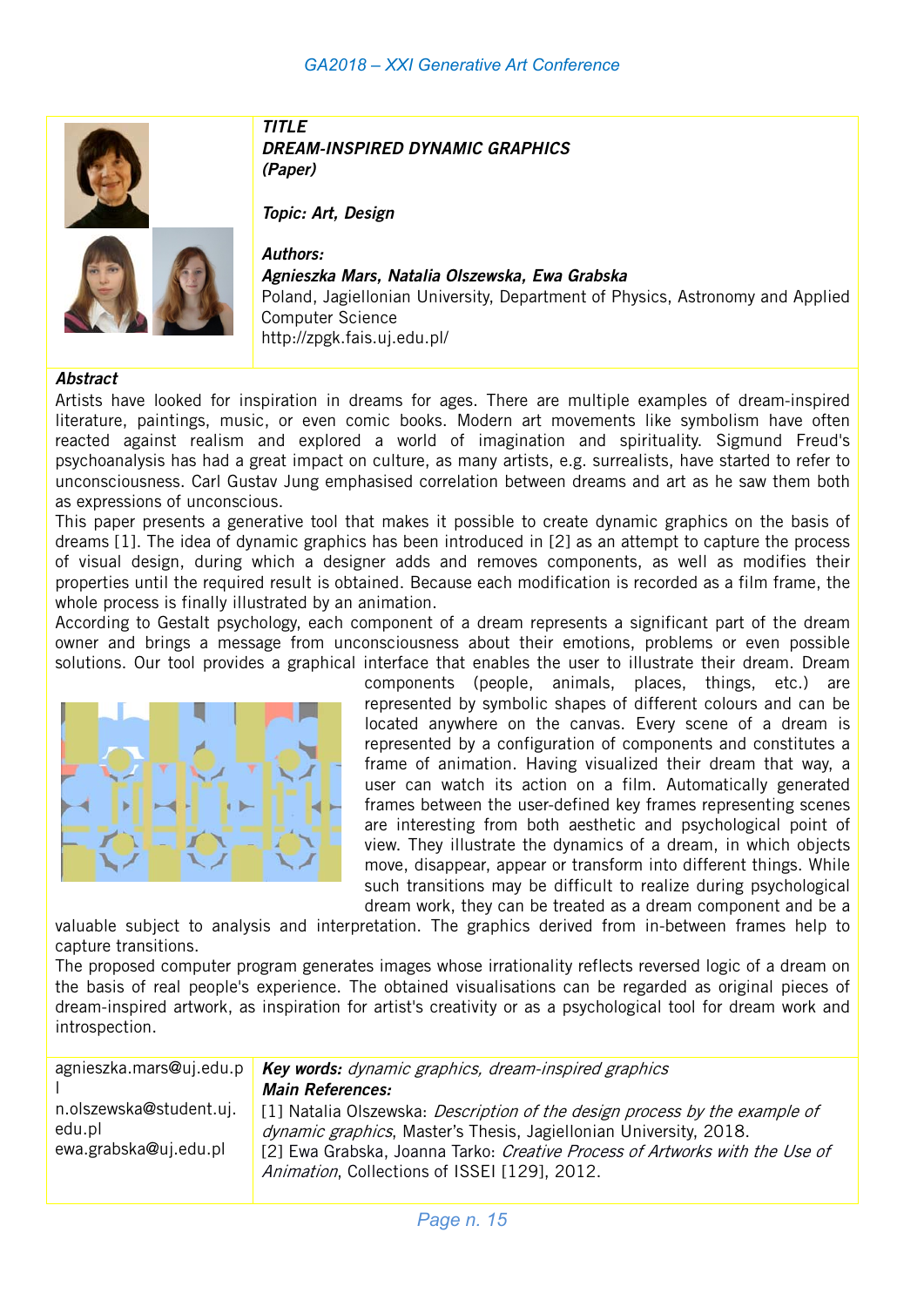## Dream-Inspired Dynamic Graphics

Agnieszka Mars, Ewa Grabska, Natalia Olszewska

Poland, Jagiellonian University, Department of Physics, Astronomy and Applied Computer Science zpgk.fais.uj.edu.pl e-mail: agnieszka.mars@uj.edu.pl, ewa.grabska@uj.edu.pl, n.olszewska@student.uj.edu.pl

## Premise

Artists have looked for inspiration in dreams for ages. There are multiple examples of dreaminspired literature, paintings, music, or even comic books. This paper presents a generative tool called Dynamic Images Generator that makes it possible to create dynamic graphics on the basis of dreams. Each component of a dream represents a significant part of the dreamer and brings a message from unconsciousness about their emotions, problems or even possible solutions. Dynamic Images Generator provides a graphical interface that enables the user to illustrate their dream. Dream components (people, animals, places, things, etc.) are represented by symbolic shapes of different colours and can be located anywhere on the canvas. Every scene of a dream is represented by a configuration of components and constitutes a frame of animation. Having visualized their dream that way, a user can watch its action on a film. Automatically generated frames between the user-defined key frames representing scenes are interesting from both aesthetic and psychological point of view. They illustrate the dynamics of a dream, in which objects move, disappear, appear or transform into different things. The proposed computer program generates images whose irrationality reflects reversed logic of a dream on the basis of real people's experience. The obtained visualisations can be regarded as original pieces of dream-inspired artwork, as inspiration for artist's creativity or as a psychological tool for dream work and introspection.

## 1. Introduction

Artists have looked for inspiration in dreams for ages. There are multiple examples of dreaminspired literature, paintings, music, or even comic books. Modern art movements like symbolism have often reacted against realism and explored a world of imagination and spirituality. Sigmund Freud's psychoanalysis has had a great impact on culture, as many artists, e.g. surrealists, have started to refer to unconsciousness. Carl Gustav Jung emphasised correlation between dreams and art as he saw them both as expressions of unconscious.

This paper presents a generative tool called Dynamic Images Generator that makes it possible to create dynamic graphics on the basis of dreams [1]. The idea of dynamic graphics has been introduced in [2] as an attempt to capture the process of visual design, during which a designer adds and removes components, as well as modifies their properties until the required result is obtained. Because each modification is recorded as a film frame, the whole process is finally illustrated by an animation.

Each component of a dream represents a significant part of the dreamer and brings a message from unconsciousness about their emotions, problems or even possible solutions. Dynamic Images Generator provides a graphical interface that enables the user to illustrate their dream. Dream components (people, animals, places, things, etc.) are represented by symbolic shapes of different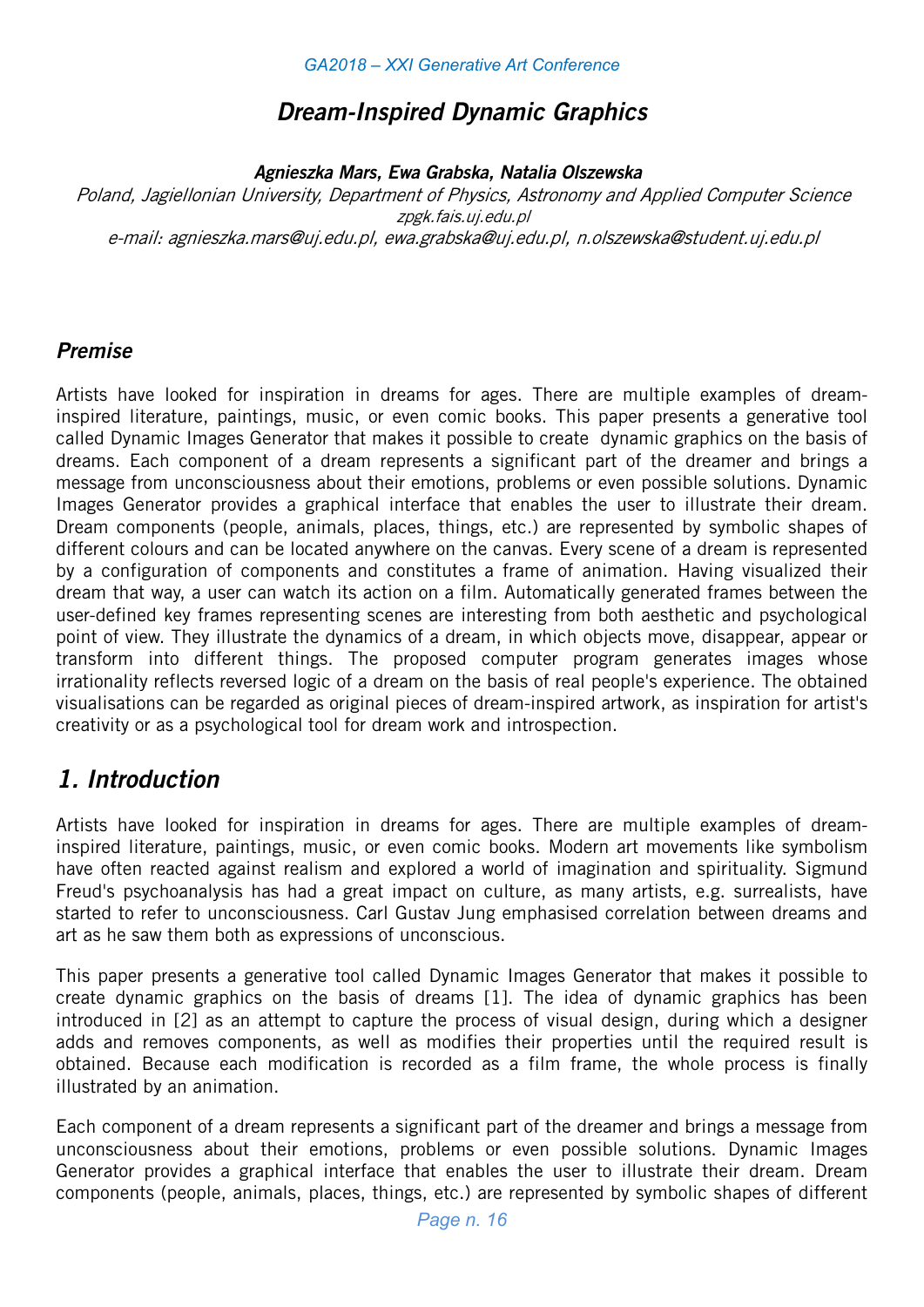colours and can be located anywhere on the canvas. Every scene of a dream is represented by a configuration of components and constitutes a frame of animation. Having visualized their dream that way, a user can watch its action on a film. Automatically generated frames between the userdefined key frames representing scenes are interesting from both aesthetic and psychological point of view. They illustrate the dynamics of a dream, in which objects move, disappear, appear or transform into different things. While such transitions may be difficult to realize during psychological dream work, they can be treated as a dream component and be a valuable subject to analysis and interpretation. The graphics derived from in-between frames help to capture transitions.

The proposed computer program generates images whose irrationality reflects reversed logic of a dream on the basis of real people's experience. The obtained visualisations can be regarded as original pieces of dream-inspired artwork, as inspiration for artist's creativity or as a psychological tool for dream work and introspection.

The paper is organized as follows: In the next section, the different approaches to dream interpretation are presented. The third section introduces the idea of dynamic graphics, while the fourth section describes the Dynamic Images Generator derived from the concepts discussed before. Finally, some conclusion is made in the last section.

## 2. Dream interpretation

Dreams have always been a subject of interest due to their mysterious nature and unknown purpose. Ancient cultures considered dreams as a way of contact with the world of spirit [3]. It was possible to receive a message from gods in a dream and therefore it was very important to interpret it correctly. In many tribes dreamers talked about their visions with others, especially with exprienced people like tribal elders, priests or shamans, who were capable of understanding the meaning hidden in described symbols. Early dreambooks confirm that symbolic nature of dreams was recognized, as most messages was not taken literally. Dream interpretation had impact on everyday life as well as political decisions, literature and many other aspects of human existence.

During centuries people gradually forgot about the meaning of dreams and lost contact with the spiritual world they had seemed to touch before. However, the twentieth century psychology has brought a new perspective to this issue. Sigmunt Freud, the founder of psychoanalysis, regarded dreams as a source of knowledge about repressed memories and thoughts [4]. According to Freud, dreams inform about contents that are for some reasons buried in the unconsciousness, for example due to trauma or social disapproval. Vague, distorted images occuring in dreams are the effect of so called censorship – a force that protects ego from the unacceptable. Dreams are therefore desires in disguise of various, often fantastic symbols. Psychoanalysis enables to find out their real meaning and solve inner conflicts, that otherwise may result in neurosis or hysteria.

Carl Gustav Jung, the most famous collaborator of Freud and the founder of analytical psychology, found Freud's interpretation of dreams insufficient [5]. According to Jung, symbols present in every psychic manifestation as human thoughts, actions, religion, dreams, art, or even numbers, represent something that is yet unknown and cannot be accessed in another way. Such symbols cannot be invented by any rational thought. They are spontanious and live entities with a power of influencing reality. Although they often refer to collective unconsciousness – a part of unconsciousness that is common for all people in different cultures – their meaning should always be investigated in accordance to individual conditions. Dreams seem more intense than reality because of additional messages hidden in symbols they use and their reference to archetypes, mythic motifs that describe universal human experience and evoke strong emotional response.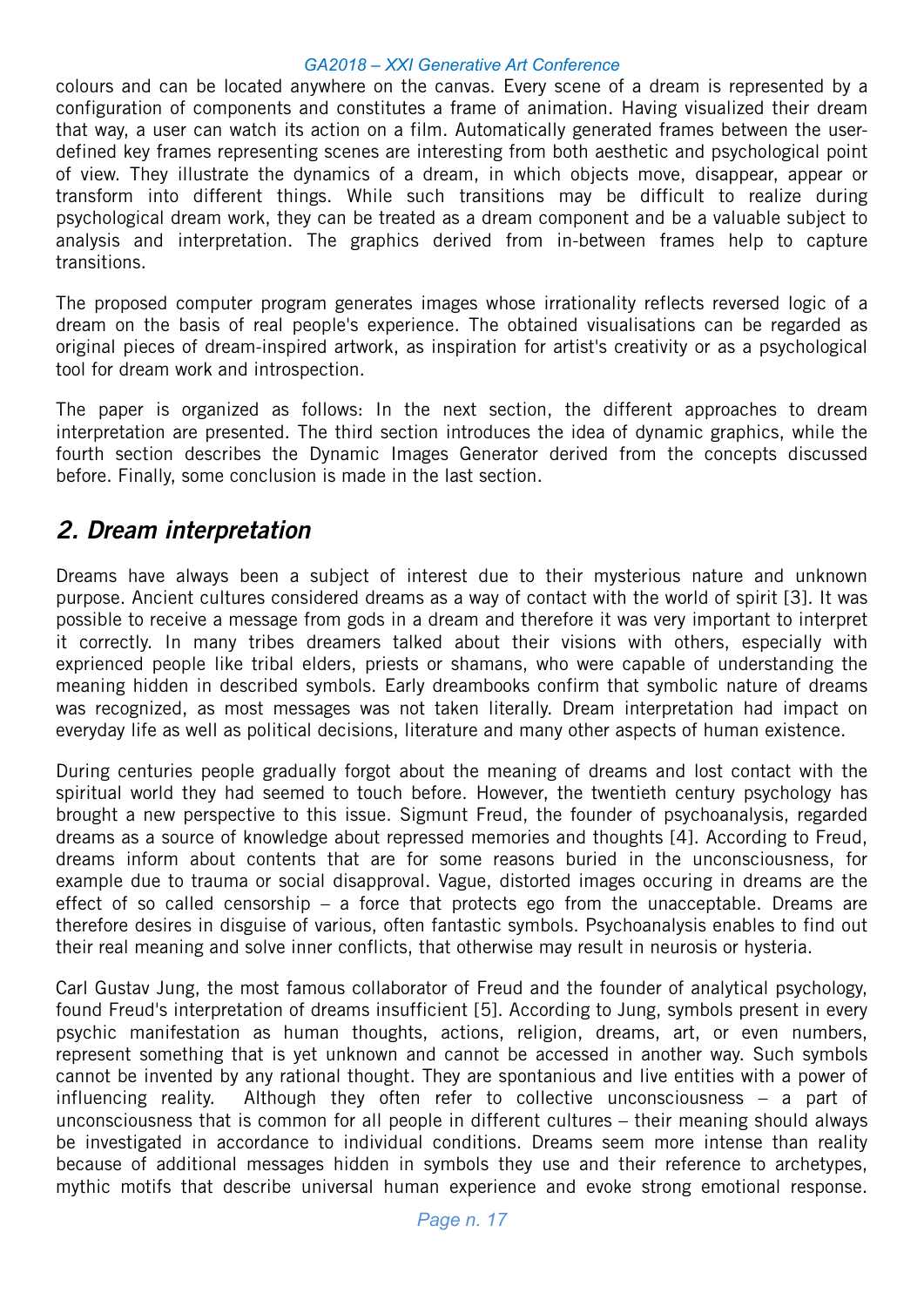Dream interpretation can lead to serious transformation of one's life and support a process of individuation in which the conscious and the unconscious integrate. During the analytical work dreams become more and more meaningful. It is possible to distinguish certain characters often occuring in dreams that represent different parts of psyche. For instance, the figure of the dreamer usually refers to their ego, the conscious and rational part. A wise woman may represent self, the unification of consciousness and unconsciousness in a person, while a coat or a mask can be interpreted as their social face called persona. A female character in man's dream and a male character in woman's dream may represent respectively anima or animus, countersexual



complement to the personality.

### Fig. 1. Yin-yang symbol

The idea of complementarity plays a great role in Jung's approach to psychology and is derived from ancient Chinese philosophy, where two opposite forces, yin and yang, coexist in the universe. Yang, the active, male principle of nature, and the passive, female yin are present in every aspect of reality and cannot exist separately, like day and night, life and death. Fig. 1. presents the Yin-yang symbol reflecting duality of all things in nature. Such unification of the contrary elements is often present in dreams and can be noticed especially in irrational transformations of charactes or places. Jolande Jacobi, Jung's follower, gives an example of a prostitute replaced by a saint in young man's dream [5]. Similar transitions are very characteristic for the language of dreams. The generative tool presented in this paper gives an opportunity to observe them in a form of dynamic graphics, whose concept is discussed in the next section. Understaning the meaning of a dream – its plot, places, characters and transitions between them – gives specific satisfaction and often brings a new quality to the dreamer's life.

# 3. The idea of dynamic graphics

Contemporary design methods employ computers for automation of tasks that are time-consuming, require complex calculations or high precision which human brain finds unnatural and difficult. Although the main purpose of computer aided design is to significantly increase efficiency and quality of projects, what seems even more interesting is another effect of such approach – the possibility of human-computer interaction which may result in exploration of new creative solutions. Modern design tools assist the designer's creative process in multiple ways.

Generative systems as shape grammars or evolutionary programs of high level of autonomy provide designs that can be used as inspirations. More interactive tools engage in a dialog with the user and participate in the design process by reacting to the proposed ideas and searching for associations.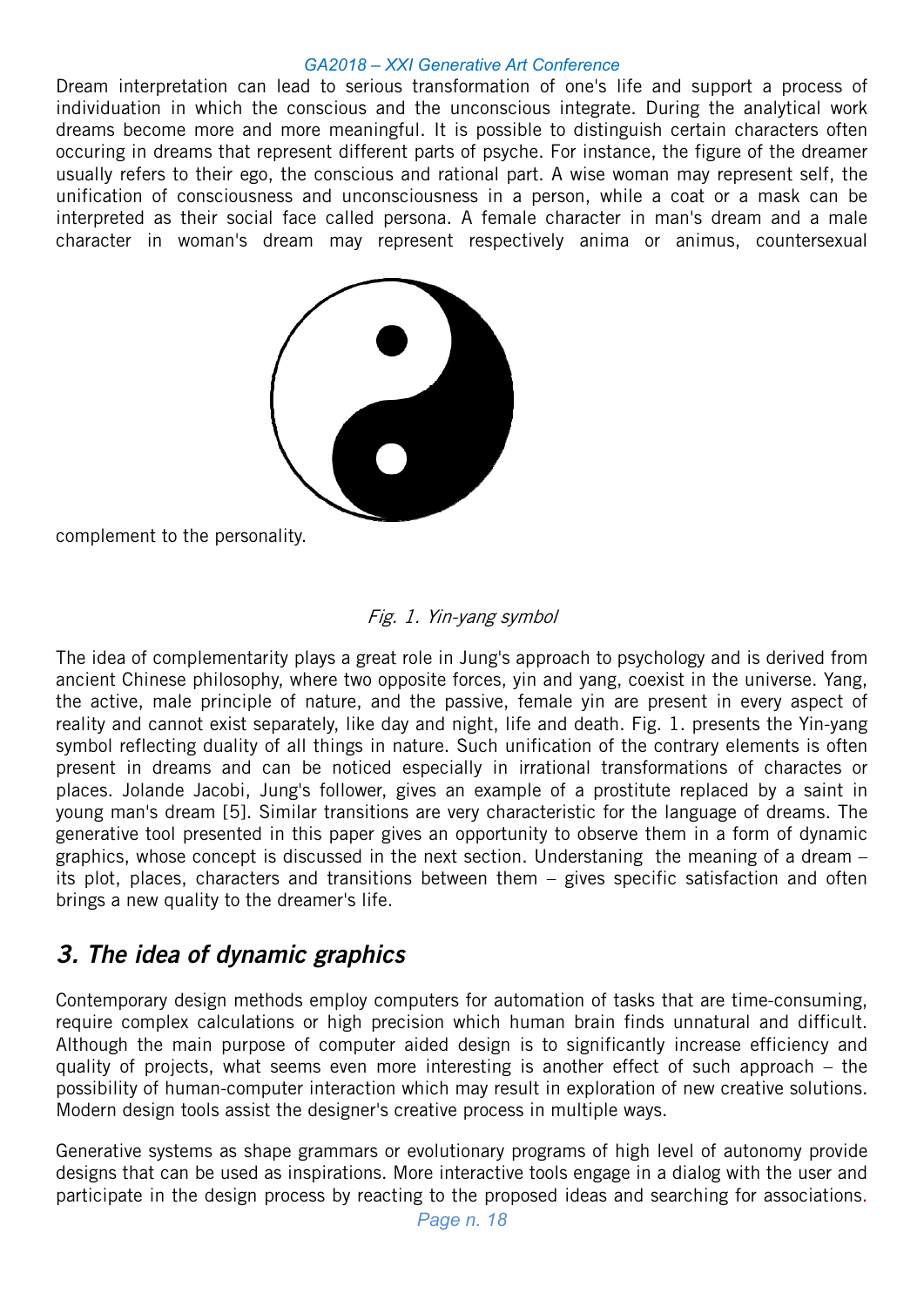Another method of supporting creative design, has been proposed in [2] and is used as the basis for generation of dream-inspired dynamic graphics presented in this paper. This approach includes recording of the design actions as an animated film. In each step of the creative process the designer needs to evaluate the configuration of design components – their number, location, size, type, colour, etc., and decide whether the result is satisfactory enough to finsh the project. If not, the process is continued by making corrections and performing the evaluation again, until inducing a positive response. The presented method assumes that each transitional step of the design may be treated as a key frame of an animation. After at least two key frames are obtained, it is possible to generate a film by automatically adding in-between frames in order to gain impression of continuity and fluidity of the motion picture.

The animation gives a new insight into the design process and stimulates the designer's imagination. The generated in-between frames contain completely new, sometimes unexpected designs and therefore can enrich the design space and be treated as full-fledged solutions or as key frames for the next animation. Fig. 2. presents two key frames (Fig. 2.a and Fig. 2.b) defined by two design steps and some of the generated in-between frames (Fig. 2.c and Fig. 2.d). The obtained figures in Fig. 2.c and Fig. 2.d bring a new quality into a set of static pictures explored by a designer and may be used as a source of inspiration for further design.



Fig. 2. Example of dynamic graphics illustrating design process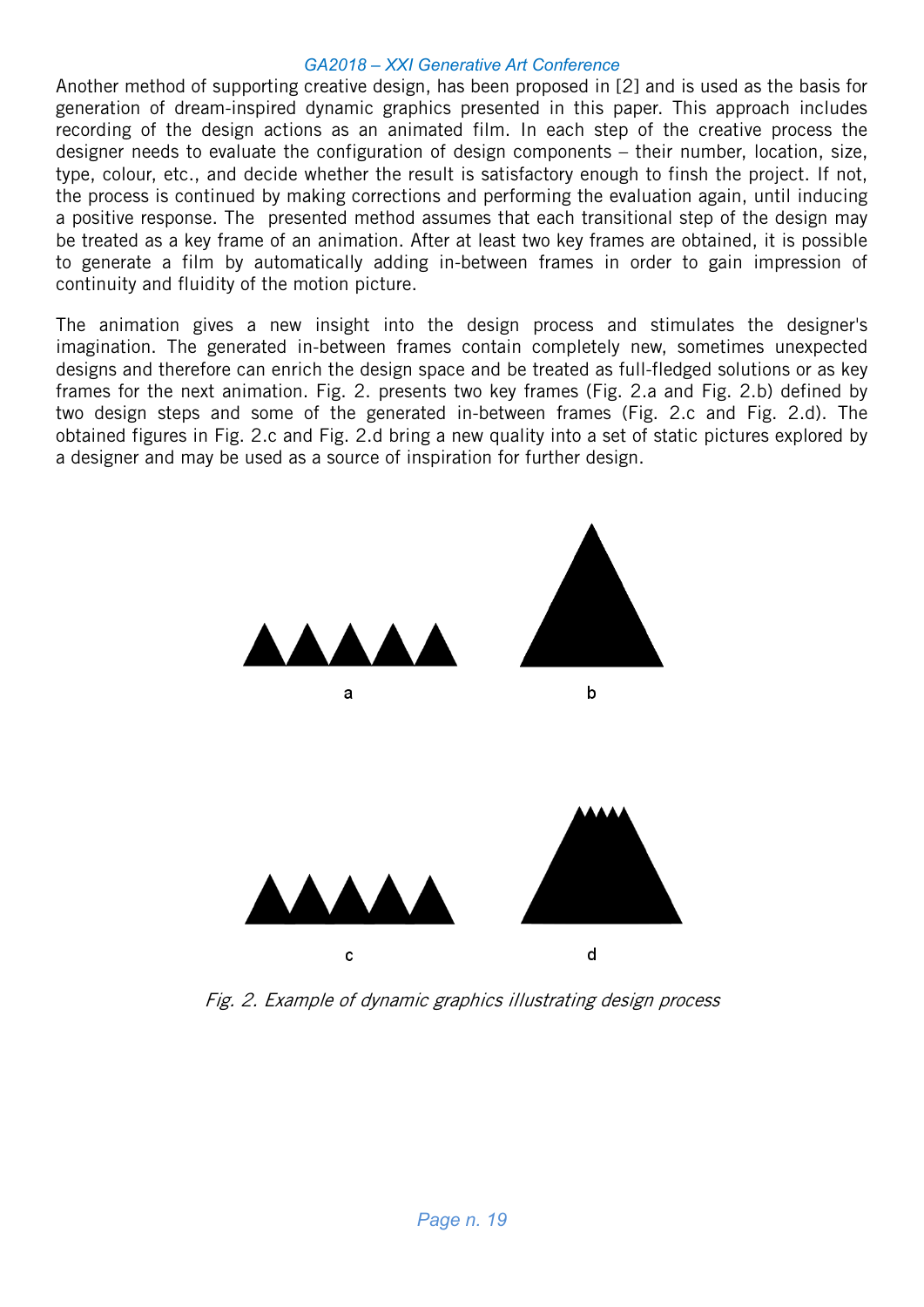

Fig. 3. Key frame (1)



Fig. 4. Key frame (2)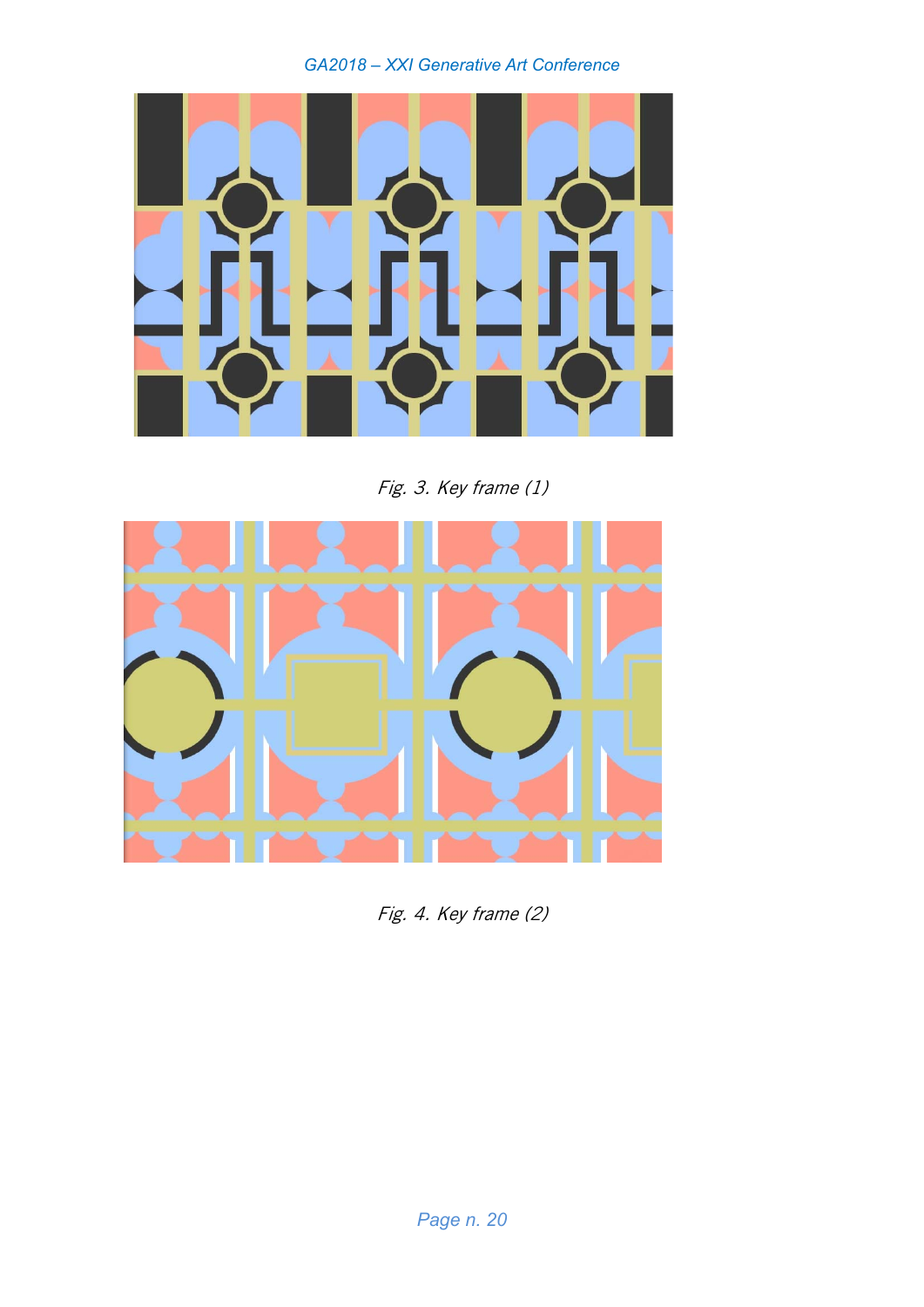

Fig. 5. In-between frame (1)

Another examples of dynamic graphics created by Dynamic Images Genereator are presented in Fig. 5. and Fig. 6. The images are in-between frames of an animation containing two key frames



from Fig. 3. and Fig. 4.



# 4. Dynamic Images Generator

Although the presented tool – Dynamic Images Generator – is based on a concept of dynamic graphics used to support creative design, it also enables a user to investigate their dreams and generate images that reflect the atmosphere of symbolic visions. Because it is assumed that the user has no experience in drawing or painting, a set of basic components (elementary geometric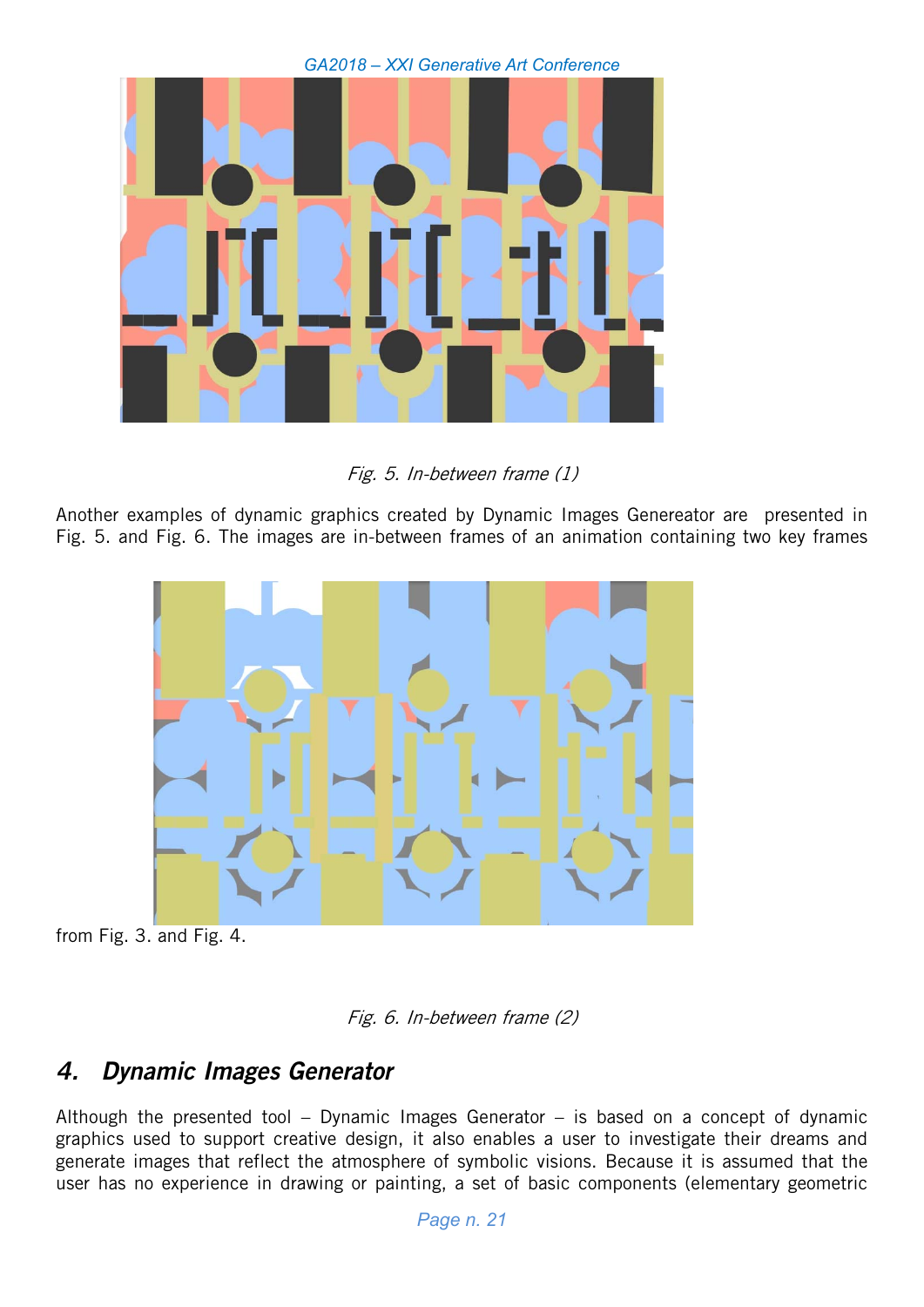shapes like square, reclangle, circle, etc.) is given to represent characters, objects or places occuring in a dream. Although the simplicity of the components may appear insufficient for illustrating complex dream scenes, it has some advantages. A dream scene can be sketched with the use of elementary shapes with little effort from an unexperienced user. People, animals, objects and places from dreams are often vague and difficult to remember in details. Drawing them is challenging even for talented artists. Instead, one can represent dream components by choosing intuitively the most appropiate shape and setting their size and colour to gain required ambience. It is also possible to treat the set of elementary components as an alphabet for freely complex forms. Once a user puts all required elements of a dream scene into the canvas, sets their exact location, colour and size as well as the colour of the backround, the whole configuration is saved as an animation key frame. Analogically, the next scenes of a dream constitute next key frames. When the process of illustrating a dream is completed and all the key frames are stored in the program's memory, the in-between frames are generated in order to obtain fluent transitions between components. The resultant animation enables to observe the dream's story. At any time a user may stop the film in order to capture the current frame and generate an unpredictable image of transient, often uncanny transformation.

As an example, one can consider a dream with the following story: In the beginning, the plot takes place in a shopping centre, where in the hall there is located a glass box with a little boy inside. The boy is a salesperson, but no products to sell are visible. He is acompanied by his boss, an unpleasant middle-aged man that feels scorn for his employee. The boy is making some polite but slightly sarcastic remarks. They contain the truth that is visible in a form of four green sparks surrounding the boy's mouth and head. His speech evokes unexpected rage in the boss, who takes a flat cardboard box and crushes the boy. The next scene takes place in a church, with two middleaged women in front of an altar. One of them is wearing yellow or orange clothes and is standing a little aside. The other woman, in a light grey dress, is in front, right in the centre of an altar. Suddenly a monk comes and whispers something to the woman in grey. It is information about death of her son, the little boy from the shopping centre. The woman is in despair, but her only



reaction is to genuflect in a place she is standing. Fig. 7. Dream key-frames

*Page n. 22*  The schematic pictiues presented in Fig. 7. show a sequence of scenes from the dream description.